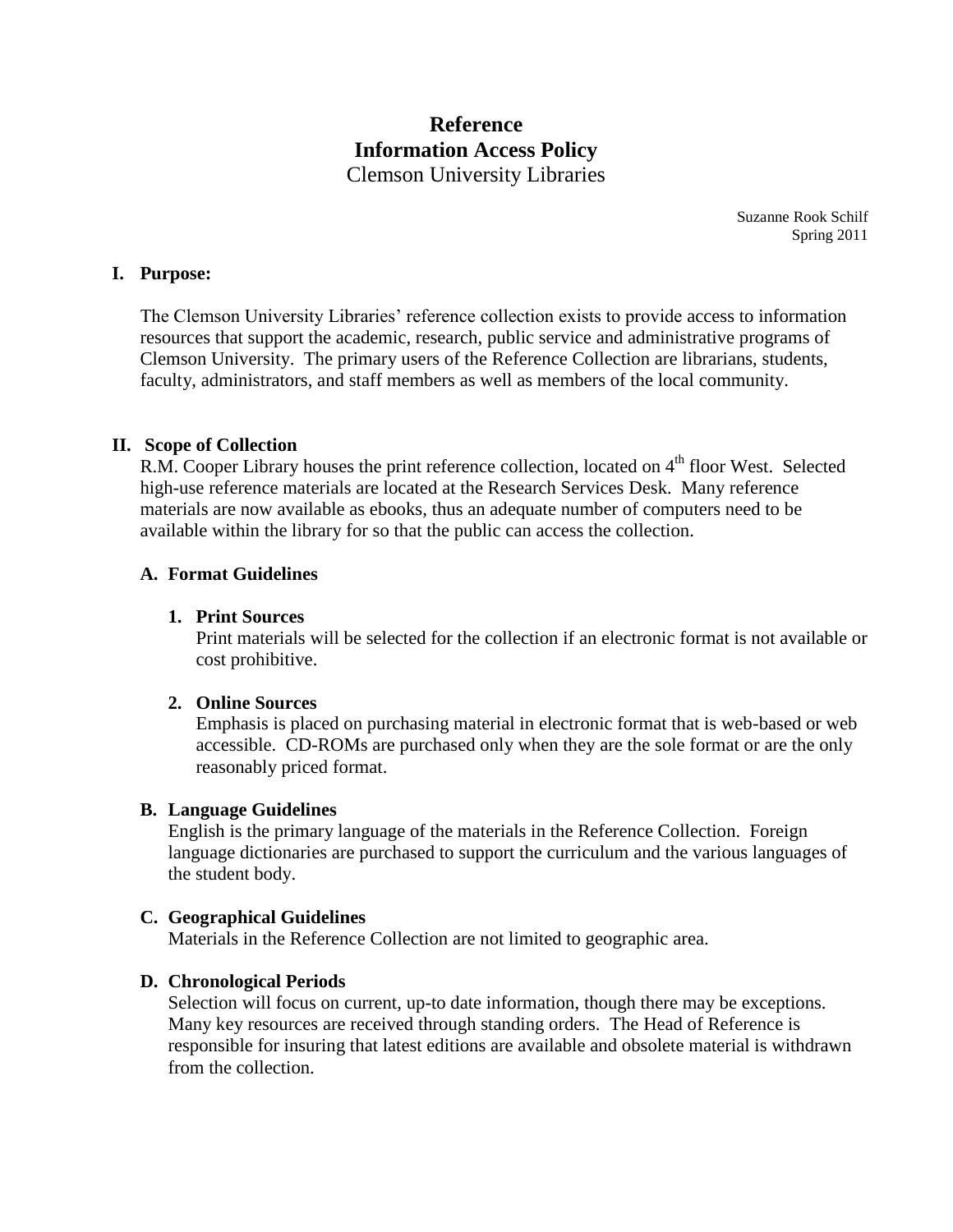## **E. Publication Date Guidelines**

The selector will purchase books published within the past two years. Exceptions may include books requested by librarians or books highly recommended in a review source.

## **F. Types of Material Selected**

Reference materials are usually limited to resources which provide brief factual data or citations/other means of finding information published in another source.

*Almanacs and Yearbooks –* Current year almanacs may be included; Yearbooks will be shelved with the circulating collection.

*Atlases –* A selection of historical and current smaller sized atlases will be shelved with the collection; large format atlases will be located in the Oversize collection.

*Bibliographies*: National and broad subject. Specific subject bibliographies are purchased by subject liaisons for the circulating collection.

*Biographies:* Collective biographies may be purchased for the reference collection. Individual biographies are purchased by subject liaisons for the circulating collection.

*Clemson University Information:* Books pertaining to the history of Clemson University and alumni directories will be purchased for the Reference Collection; high use titles may be shelved at the Research Services desk.

*Dictionaries & Thesauri:* English and foreign language dictionaries and thesauri will be purchased for the collection.

*Directories:* Current directories may be purchased if relevant to the collection; directories two years out of date or older may be discarded.

*Encyclopedias:* New editions and new titles will be purchased; electronic editions are preferred. Older editions of encyclopedias may be retained in the circulating collection. Encyclopedias that are narrow in scope should be purchased for the circulating collection.

*Handbooks and Manuals:* Current, authoritative handbooks and manuals may be purchased. In some subject areas the handbook may be more of a treatise than a quick reference book; these books should be purchased by the subject liaisons for the circulating collection.

*Indexes*: the preferred format of indexes is online; most indexes will be maintained on standing order.

*Style Manuals: two copies* of current editions of APA, MLA, Chicago and Turabian style manuals will be purchased; one copy shelved at the Research Services desk; one copy shelved in Reference. Additional copies for the circulating collection should be purchased by the subject liaison. Other style manuals (ASA, Blue Book, etc) may be purchased for Reference at requests of liaisons.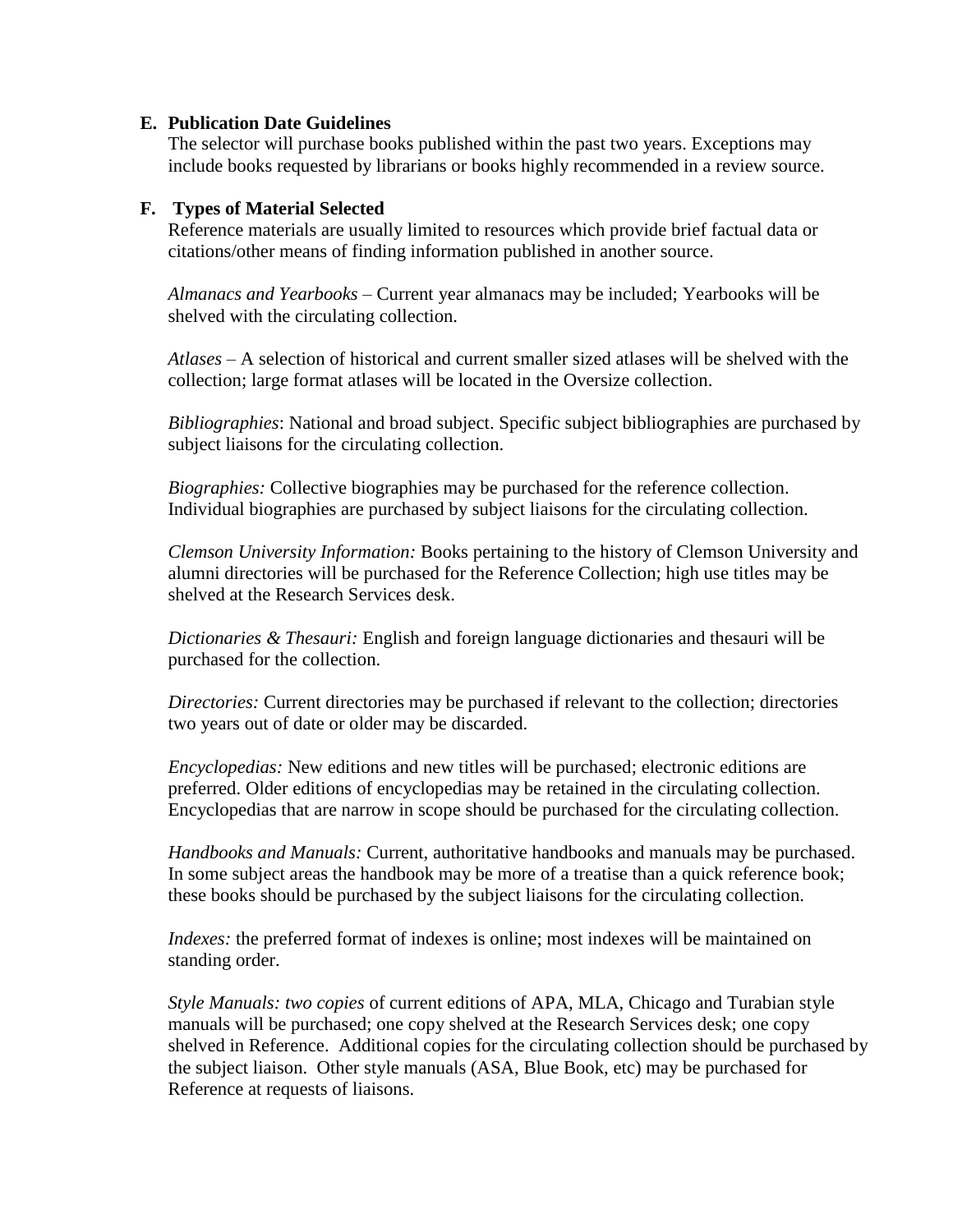# **III. Selection**

## **A. Selection Criteria:**

- Recommendations from subject liaisons
- Recommendations from faculty
- Reviews or citations in basic reference collection guides
- Publisher reputation
- Author reputation
- Currency of topics
- Date of publication
- Availability of digital format

## **B. Selection Tools**

The Head of Reference is the primary selector for the reference collection. Requests received by reference librarians, faculty and staff will be given first priority. Selection tools include:

- Choice
- Review Sources
- Booklist
- College & Research Libraries
- Journal of Academic Librarianship
- $\bullet$  RQ
- subject-specific journals
- annual lists of notable reference titles
- publisher catalogs

## **IV.Deselection (Weeding) Guidelines**

The collection is weeded on a regular basis to maintain relevance and currency. General reference sources are weeded by the Head of Reference. Subject related reference titles are weeded by subject liaisons. Materials 5 years or older are evaluated as to the usefulness to the collection. Material that has not been used in five years is evaluated for relocation or discard.

Weeding of the Reference Collection fall into three categories:

- Relocate to stacks must be designated circulating or non-circulating
- Relocate to storage collections (currently there are two storage areas: Room 104 in Cooper and an off-site remote storage facility)
- Discard